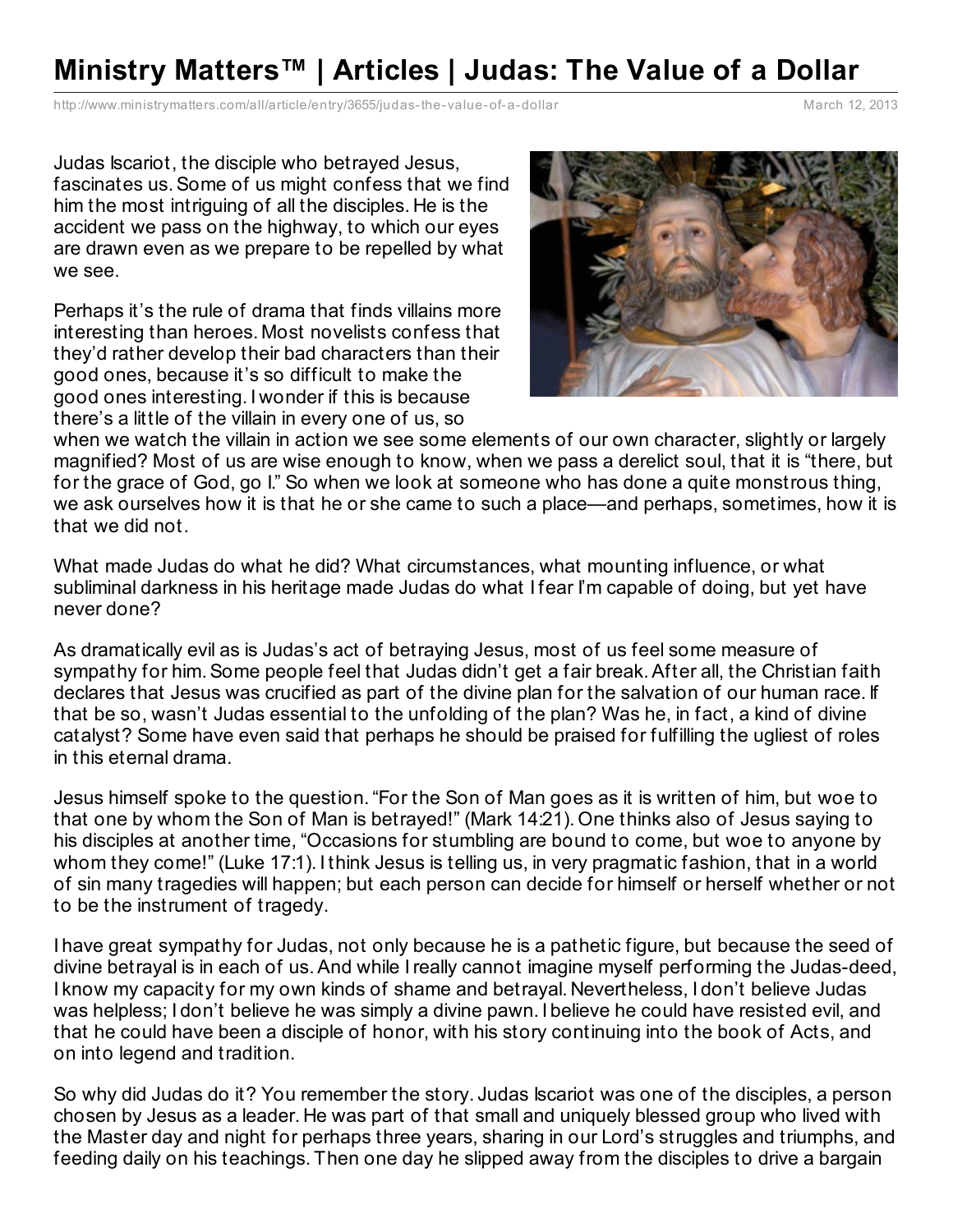with the enemies of Jesus.

Judas had heard that the chief priests and scribes were looking for a way to be rid of Jesus. He went to them and settled on a means of getting Jesus into their hands quietly. They agreed on a price, and the deal was closed.

Sometime later, the disciples gathered with Jesus in an upper room, to celebrate the Passover. In the course of the meal, Jesus said that one of the little group would betray him. It was an astonishing statement, quite beyond belief. But the disciples responded in a remarkable way: Each one asked, with obvious anxiety, "Lord, is it I?" (Matthew 26:22 KJV). Whatever immaturities they may have shown at othe times, at this moment they were spiritual enough to recognize their personal frailty and their capacity for sin.

Jesus and Judas then had a brief conversation, and Judas left the room.Since Judas was treasurer of the disciples, the others assumed that he was going out to buy additional supplies or perhaps to do something for the poor. Not long afterward, Jesus and the remaining disciples went to the Garden of Gethsemane, where Jesus prayed. It was without doubt the most significant prayer offered in the history of our human race.As the group prepared to leave the garden, a band of soldiers appeared, with Judas among them. The moon was full, providing quite good vision, but to prevent the possibility of error, Judas had arranged a signal that would identify Jesus to the soldiers, so the arrest could be made expeditiously. He chose a practical signal; in those days, disciples customarily greeted their teachers by placing hands on the rabbi's shoulders and kissing him.

So Judas had said, "The one I will kiss is the man; arrest him" (Matthew 26:48). One would expect that a betrayal kiss would be as brief and uninvolving as possible, but in the Gospels of Matthew and Mark, the Greek word *kataphilein* is used—a word that means to kiss fondly and repeatedly. Why did Judas kiss his Lord with such intensity? Was it only to heighten the irony of his signal? Or was it because, once he faced his Lord, he was overwhelmed by the terror of his deed and by his latent devotion to his Master?

The authorities quickly took Jesus to trial, persecuted him, and crucified him.And Judas was the catalyst in the story, making his name forever afterward the classic synonym for traitor. What made him do it?

I venture that thousands of artists—some of them classic practitioners and vast others unknown —have painted pictures of Judas.As I said earlier, he fascinates us.Always, of course, the artists try to show the evil in his face. But he didn't start life as an evil human being, any more than any of the rest of us. Once, he was somebody's baby, a helpless, lovely thing that a mother cuddled and a father juggled proudly in the air.

I use such language with some assurance, because his parents gave him an honored, beautiful name, Judah or Judas. In those days, a Jewish boy could have no finer name. It had a jubilant, spiritual tone, meaning "praise to God." This was the name of one of the twelve sons of Jacob (Israel), and the name of the greatest tribe, the one from which King David came. It was the name also of Judas Maccabaeus, the great Jewish hero, and of Judas of Galilee, another hero, from the generation just preceding. Jewish parents of the first century could hardly speak a higher hope for a child than to name him Judah or Judas.

No one can prove all that is in a name, but I've long noticed that we tend to live up—or down—to the name we are given. Give a girl a name with intimations of beauty, and she is likely to lay claim to it; give a boy a "real boy" name, and he generally embodies it.So Judas grew up with a great name, and perhaps with equally great expectations. Then, somewhere in his young manhood, he met the challenging young teacher from Nazareth. He listened to Jesus, and gave him his heart.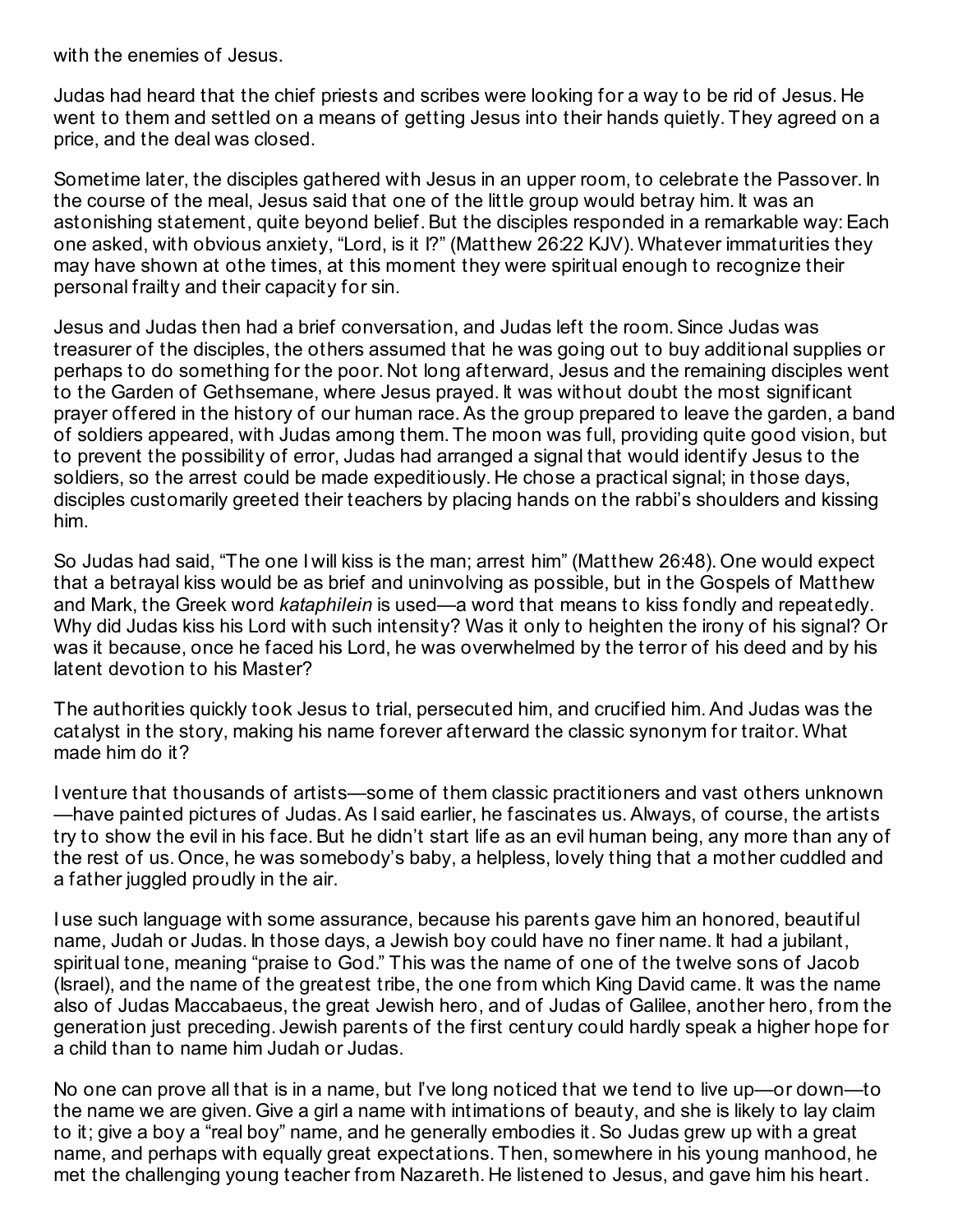Mind you, I fully believe that Judas gave Jesus his heart. I don't feel that he was a tentative follower. No doubt he joined Jesus with mixed motives; I'm fully convinced that we human beings rarely if ever do things with utterly pure motives. But I believe Judas joined Jesus' band with sincere, devout commitment—as good, I venture, as any other of the disciples.

Jesus seems to have received Judas with high expectations. Judas was clearly a capable man, and he got a place of leadership among the Twelve. Specifically, he was held in such trust that he was made treasurer of the group—a tribute to both his judgment and his evidences of integrity.

And there's more.At the Last Supper, John's Gospel gives us the impression that Judas was seated in the position of the most favored guest, at the Master's left, because Jesus handed the sop (the dipped bread) to Judas, and at a Passover feast for the host to make up the sop and hand it to a guest was a mark of particular honor. It's also clear that Judas was seated near enough to Jesus that they were able to carry on a quite private conversation.Yet Judas became the traitor. Why did he do it? Some try to justify Judas's deed by reasoning that Judas didn't really intend to betray Jesus, but that he wanted only to force him to act. They say that Judas, too, was a Zealot— there is tradition to this effect—and that Judas felt the time had come for Jesus to organize his revolution.According to this theory, Judas believed that if Jesus were arrested, he would be forced to commit himself, and the revolution would begin. This is an ingenious defense of Judas, but it depends almost entirely on imagination. There's no real support for it in the record of the Scriptures.

Others have found an interesting theory in Judas's surname."Iscariot" suggests that Judas came from Kerioth in Judea. This would mean that Judas was the only Judean among the disciples; all the others were Galileans. The Judeans spoke a different dialect and were a stricter people than the Galileans.Perhaps Judas felt shut out because of the difference in language, customs, and tradition, especially since he was the only one of his kind in the group. It's very easy for a loner to become antisocial and bitter if he or she doesn't take care. This seems to me to be a possible contributing factor in Judas's story, but I don't think it is a major issue.

From what I understand of human personality and of the principle of sin, I think the important issue in Judas is that of strength and weakness.Always speak of a person's strength and weakness in the same breath, for most likely they are opposite sides of the same coin.As someone has wisely noted, "Temptation commonly comes through that for which we are naturally fitted."

It does, indeed. In this regard, the story of Judas is the story of all of us. If a person's strength is a fine mind, the Waterloo will be at the issue of the mind. If personality is the strength, it will almost as surely be the peril. Is a person impressive for disciplined habits? Then know that discipline itself may someday be the point of downfall. We are more likely to destroy our souls at the height of our talent than at the level of our ordinariness.

So what was Judas's strength? Pretty clearly this: that he handled money well. To use a phrase from our common speech, he knew the value of a dollar. No doubt that's why he was made treasurer of the disciples. This was a significant compliment.After all, Matthew was a tax collector, a person who dealt all the time in money, and most of the rest of the group were small businessmen, people instinctively proud of their ability to make good use of limited resources.Yet it was in such a group that Judas's ability with money was recognized as so outstanding that he was chosen as treasurer.

But if handling money was Judas's strength, it was even more dramatically his weakness. The evidence is painful and inescapable. The point is implied in Matthew's Gospel (26:6- 16) and plainly stated in John's (12:1-11).As Matthew tells the story, an unnamed woman interrupted a meal where Jesus was a quest and poured a very expensive perfume on him. The disciples "were angry"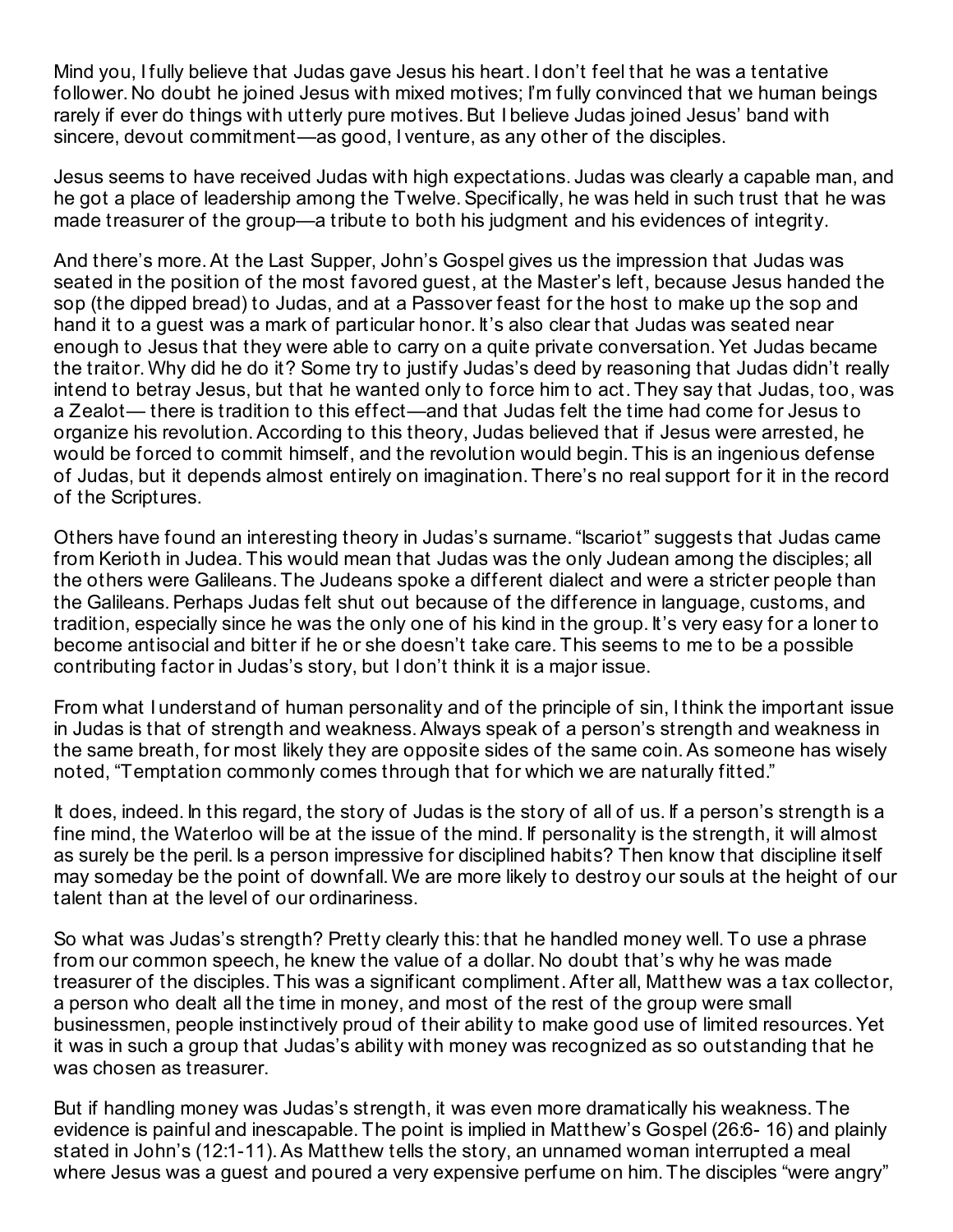because of her wastefulness. Jesus, however, rebuked the disciples, explaining that the woman had done a deed of sincere devotion, and that her act was a preparing of his body for burial. Matthew goes on immediately to say, "Then one of the twelve, who was called Judas Iscariot, went to the chief priests and said, 'What will you give me if I betray him to you?' " (Matthew 26:14- 15). I think there is no doubt that Matthew sees the anointing event as the act that impels Judas to his work of betrayal.As Matthew says, it was "then," after the bitter incident, and resulting from it, that Judas went into action.

John, as I said, is more direct.As he tells the story, it was Mary, sister of Martha and Lazarus, who anointed Jesus with the expensive perfume; and it was not just the disciples in general who objected, it was Judas in particular. Putting the two accounts together, I suspect that all the disciples murmured, but Judas gave specific voice to their feelings. He was true to his skills; he knew the value of the ointment, and he calculated what could be done with such a sum. It could have been sold, he said, "for three hundred denarii and the money given to the poor." Since a denarii was a day's wages for a laboring man, this ointment represented essentially a year of a laborer's wages.

But John's Gospel doesn't let the matter lie there; it adds an editorial comment. Judas said what he did, John tells us, not because he cared for the poor, "but because he was a thief; he kept the common purse and used to steal what was put into it" (12:6).

Whatever case one wants to make for Judas (and I am sympathetic, because Judas and all humanity and I are kin), certain facts seem to me to be compelling. Judas was fascinated by money and was stealing from the apostolic purse.So when he was rebuked by Jesus, he went out to betray him. It seems to me that John's Gospel is telling us that Judas's act of betrayal had antecedents, as do all of our deeds, both good and bad. The betrayal had its conception in a love of money, and it got its final impetus in the scene of anointing. On that occasion, perhaps two things happened. For one, Judas saw again how "unrealistic" Jesus was in his values; what hope could there be for a leader who saw things as Jesus did? Then, the rebuke. When we are corrected, whether by parent, teacher, spouse, friend, or foe, we can learn from it or we can turn angry and inward. Judas did the latter.

So he sold his Master for thirty pieces of silver. There's irony in the sum; this was the going price, in those days, for a slave. It was a pathetic, tragic bargain—the kind of bargain that would be driven only by someone who knew the value of a dollar. It is always at the point of our strength that we are most susceptible to error, and at the peak of our ability that we are most in danger of destroying ourselves.

What is the end of Judas's story? The New Testament gives two reports (Matthew 27:3-10; Acts 1:16-20), but I think they are nothing other than varying insights on the same data. When Judas realized what he had done, he hurried to the priests to see if he might call off the whole, bad bargain. They laughed at his appeal. Judas then threw the thirty pieces of silver to the ground at their feet. At last, at last, Judas was getting his values straight. But not quite. Because then he went out and hanged himself.

I hurt with Judas in his remorse. Many of the things we do wrong can somehow be made right. But now and again we take steps that can never on this earth be retraced. Of this I'm sure: Judas should have gone to Jesus with his remorse, for it was against Jesus that he had sinned. Even if Jesus were already on the cross, Judas should have clung to the tree in loving sorrow.And as Christian theology understands it, Judas needed most of all to understand that his sins were not dealt with by hanging himself, but by trusting the One who was dying in his stead at Golgotha.

And this brings us to a question over which people have speculated since the first century: Was Judas lost? Or will we see him in heaven? George MacDonald, the nineteenth-century novelist (of